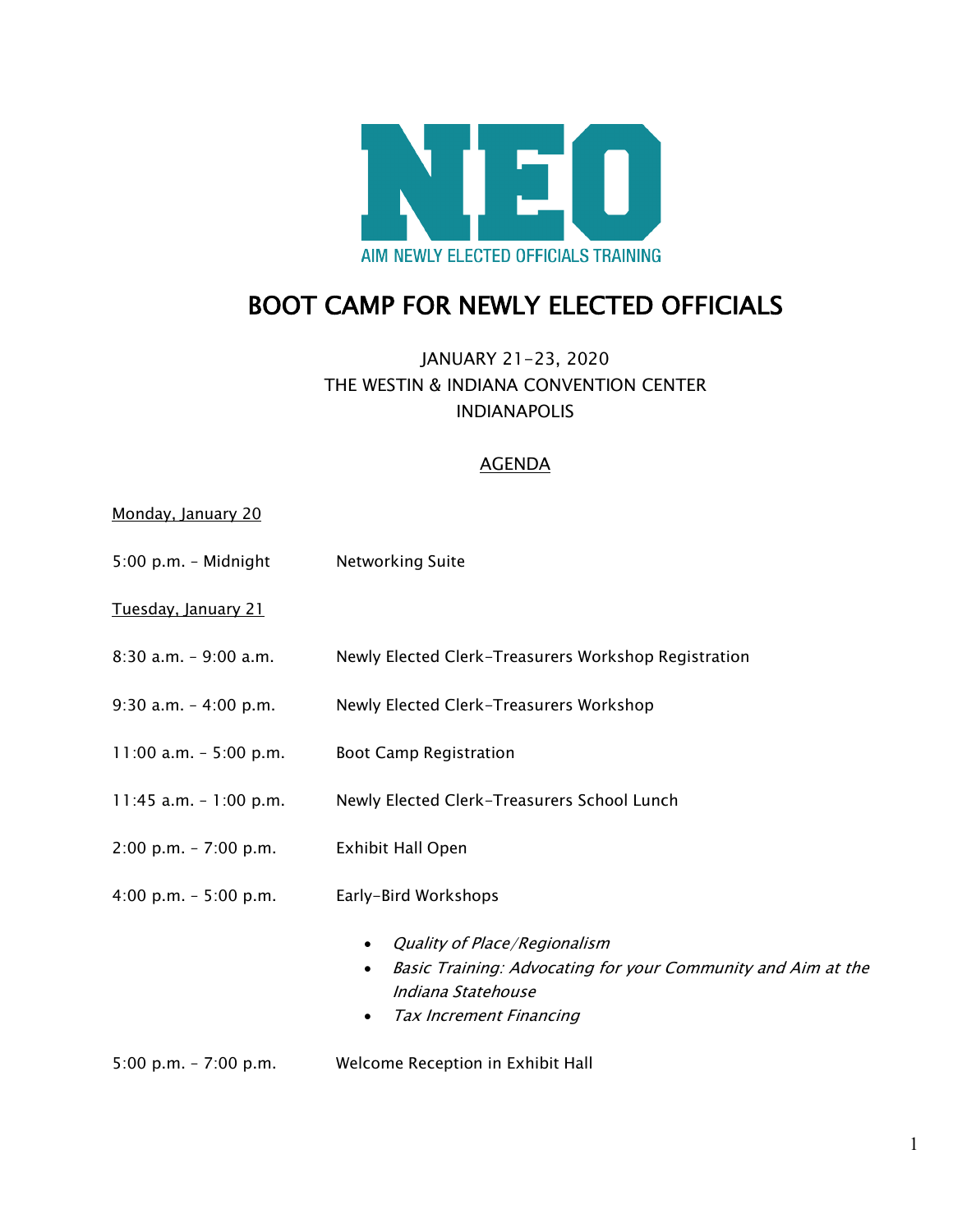| 7:00 p.m.                | Grand Prize Giveaway in Exhibit Hall                                                                                                                                                                                                                |
|--------------------------|-----------------------------------------------------------------------------------------------------------------------------------------------------------------------------------------------------------------------------------------------------|
| 7:00 p.m.                | Evening Open for Vendors                                                                                                                                                                                                                            |
| 7:00 p.m. - Midnight     | Networking Suite                                                                                                                                                                                                                                    |
| Wednesday, January 22    |                                                                                                                                                                                                                                                     |
| 8:00 a.m. - 9:00 a.m.    | Registration                                                                                                                                                                                                                                        |
| $8:00$ a.m. - 9:00 a.m.  | <b>Continental Breakfast</b>                                                                                                                                                                                                                        |
| 9:00 a.m. - 10:30 a.m.   | <b>Opening General Session</b>                                                                                                                                                                                                                      |
| 10:45 a.m. - 12:00 p.m.  | <b>Concurrent Workshops</b>                                                                                                                                                                                                                         |
|                          | Class 1 & 2 Cities<br>$\bullet$<br>Class 3 Cities<br>$\bullet$<br>Towns above 2,000<br>$\bullet$<br>Towns below 2,000<br>$\bullet$                                                                                                                  |
| 12:00 p.m. $- 2:00$ p.m. | Lunch                                                                                                                                                                                                                                               |
| $2:15$ p.m. - 3:30 p.m.  | <b>Concurrent Workshops</b>                                                                                                                                                                                                                         |
|                          | Public Records & Open Door Law<br>$\bullet$<br><b>Public Safety</b><br>$\bullet$<br><b>Ethics &amp; Conflict of Interest</b><br><b>Public Works &amp; Utilities</b><br>$\bullet$                                                                    |
| $3:45$ p.m. - 5:00 p.m.  | <b>Concurrent Workshops</b>                                                                                                                                                                                                                         |
|                          | Public Records & Open Door Law<br>$\bullet$<br>Code Enforcement<br>$\bullet$<br><b>Ethics &amp; Conflict of Interest</b><br>$\bullet$<br>The Aim Medical Trust - A Cost Savings Tool for Covering Rising<br>$\bullet$<br><b>Healthcare Expenses</b> |
| 6:30 p.m.                | Dinner & Keynote Speaker                                                                                                                                                                                                                            |
| After Dinner             | Networking Suite                                                                                                                                                                                                                                    |